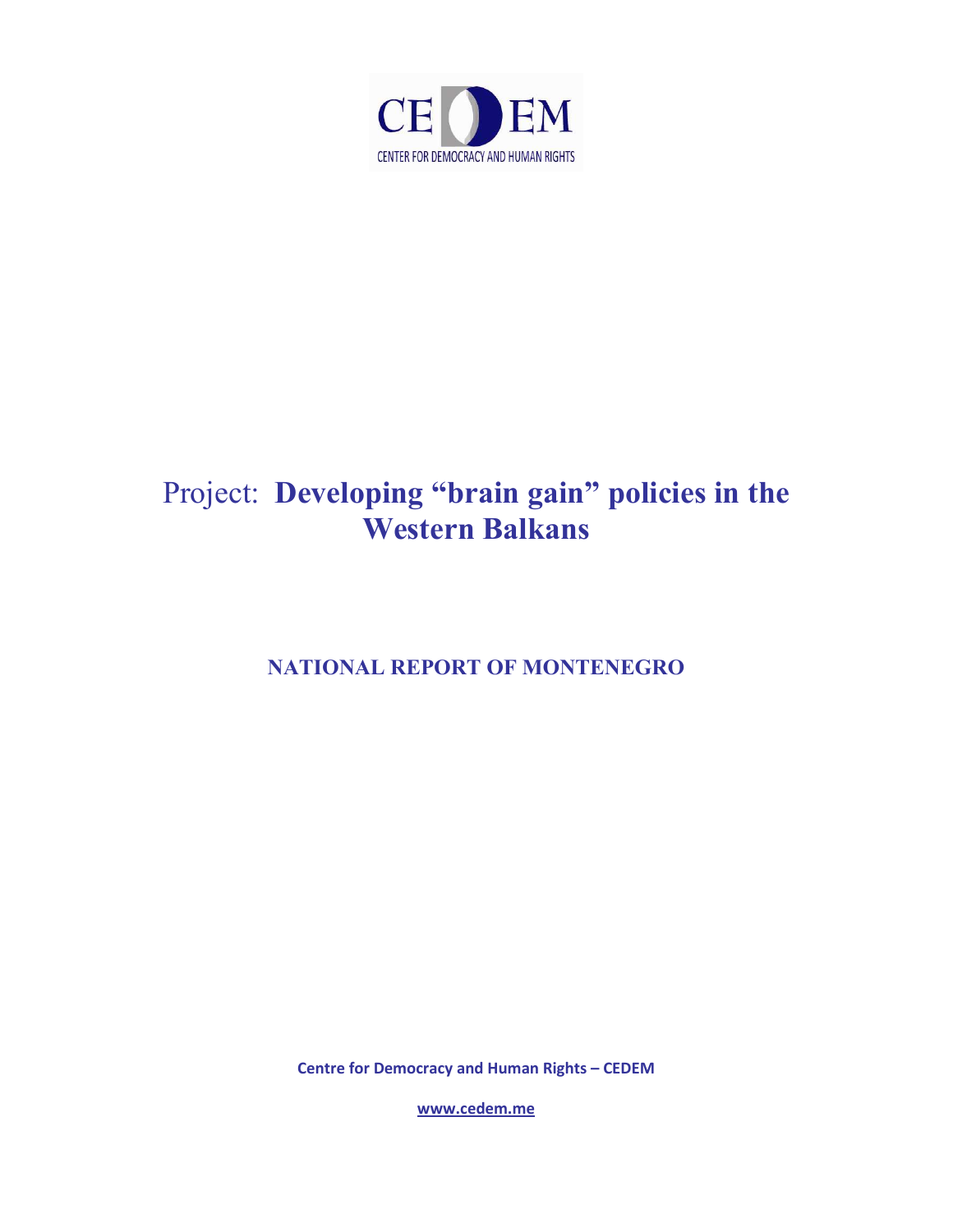

### **List of Abbreviations**

- EOM Employment Office in Montenegro
- EC European Commission
- ERA European Research Area
- ERASMUS PROGRAMME European Region Action Scheme for the Mobility of University Students
- BGP Brain Gain Program
- CEEPUS Central European Exchange Program for University Studies
- TEMPUS Trans-European Mobility Scheme for University Studies
- MoE The Ministry of Education and Science of Montenegro
- HRMA Human Resources Management Authority
- SEE South-Eastern European countries

**Centre for Dem[ocracy and Human](http://www.cedem.me/) Rights – CEDEM**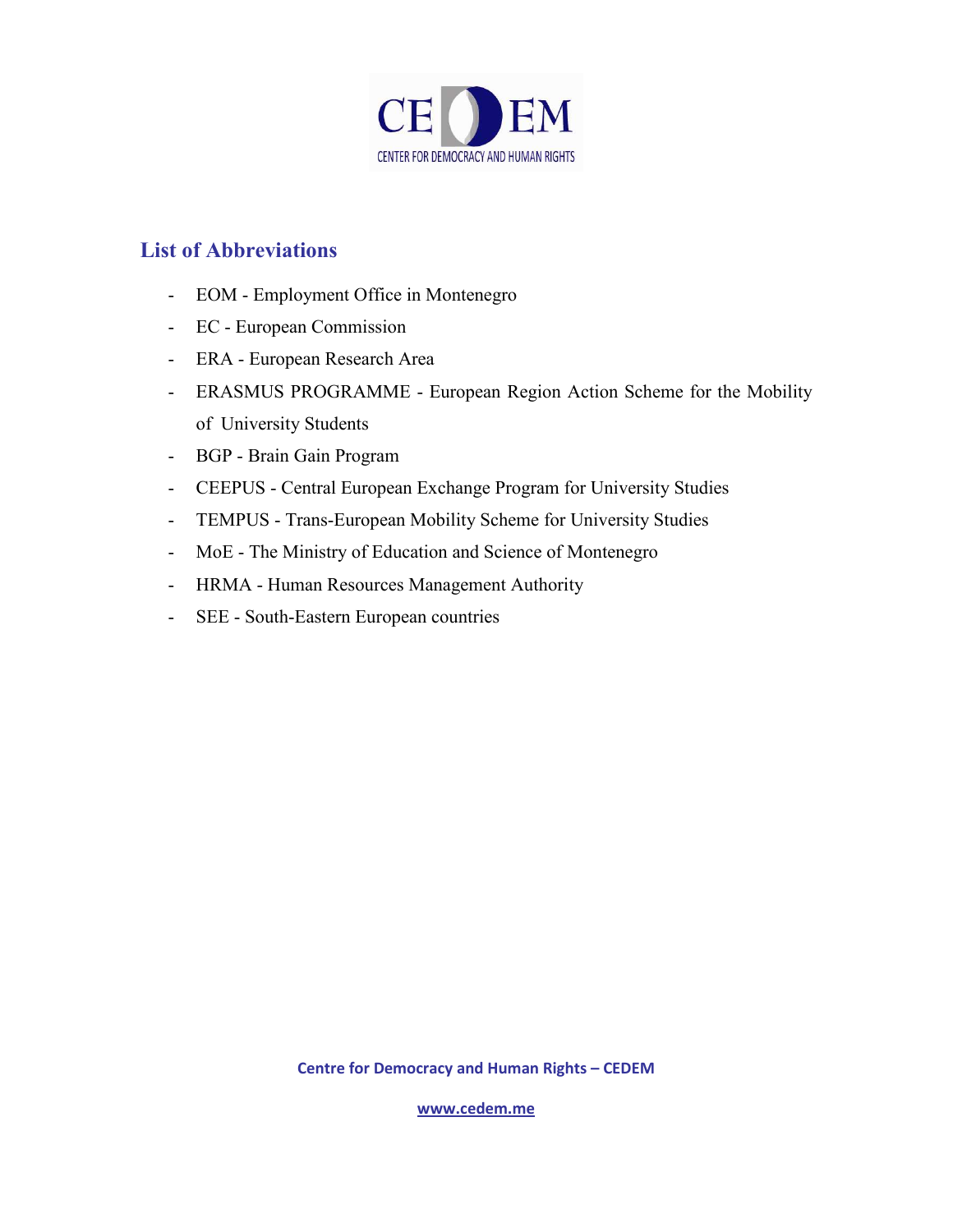

## **Introduction**

### **Scope**

l

Brain drain is one of the key problems regarding country capacities' facing the European assessment challenges. This brain drain process refers on large scale emigration of individuals with technical skills and knowledge due to the conflict, lack of opportunity, political instability or bad economic situation in the country of origin.

First of all, it is necessary to point out the considerable lack of statistics on migration which provide specific information on possibilities how to turn brain drain into brain gain. So far, an expert research concerning this topic in Montenegro has not been conducted. The greatest obstacle is the fact that Montenegro was a part of the State Union with Serbia and no separate findings related to this issue existed. Many institutions dealing with this issue are based in Belgrade, Serbia.<sup>1</sup>

After Montenegro renewed independence in May 2006, several international and European contracts that regulate the field of migration were signed. $2$  These contracts have led to the development of a new legal framework, but not to the actual implementation and monitoring over the laws. There was not a substantial practical experience in trying to establish a policy or at least a programme that would regulate and motivate highly educated people to stay in the country.

Montenegro faced this problem at a high level twenty years ago, when many of the highly educated people left the country in order to find better life conditions in the West European countries.<sup>3</sup> It is still unclear how many students in total study abroad or stayed

**Centre for Dem[ocracy and Human](http://www.cedem.me/) Rights – CEDEM** 

<sup>&</sup>lt;sup>1</sup> There are several institutions settled in Belgrade that are dealing this issue. But since independence of Montenegro 2006, Montenegro is dealing the issue separately and so far, there is no any research institute or similar institution dealing this problem.

 $2$  Law on Employment and Work of Foreigners, 2004: Law on Registers of Temporary and Permanent Residents, 2008

 $3$  Up to the data from Institute of sociological research of the Faculty of Philosophy in Belgrade, there were more than 5% of the citizens of Federal Republic of Yugoslavia left the country between 1994 and 1999 2% of them are highly educated people.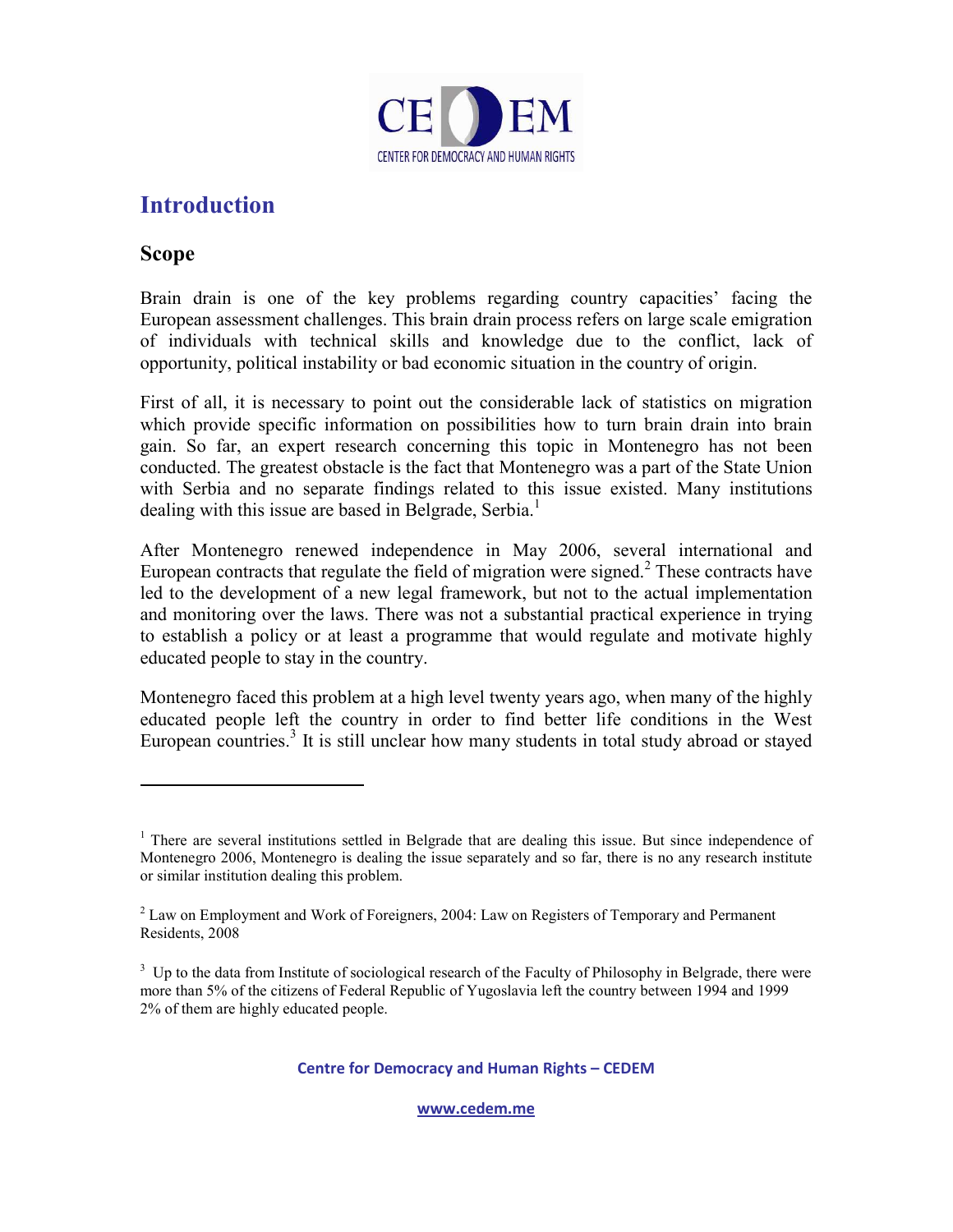

in the country of emigration. But, the survey conducted by the King Baudouin Foundations shows that a very few students, only 26 of 2137, who study abroad wants to come back to their home country.<sup>4</sup> Even though the economic and financial reasons forced them to leave the country then, this reason has remained as the main reason for many young professionals leaving the Balkans. Many of them want to return, but their country of origin does not have policies to infiltrate them into the system and provide them with good life conditions.

### **Factors**

 $\overline{a}$ 

The main reason for brain drain is the bad economic situation in the Western Balkans countries.

Montenegro as a developing country has a small but also poorly developed labour market. Students from Montenegro in the survey concerning its mobility confirm that the main reason for leaving the country is career development in general (80.2 % of Montenegrin students agree upon this). This fact shows that there are no many opportunities to the best students to be infiltrated in labour's market structures. After graduation, young people are facing problems when looking for jobs. The first contact young graduates have with the job market is thus deceiving. One of the main reasons for not having an adequate job is the high level of corruption existing in recruitment processes. This phase often became very frustrating to most of the graduated students after which they make a decision to go abroad and find better conditions elsewhere. As our interviewers agreed, only graduated students whose parents are working in the Government or other relevant institutions could find a job in a short time span.

The second reason is the overall high rate of unemployment. The number of unemployed people with diploma has increased by 55.2% since 2007. There is a negative progress between the number of the students and markets need (2388 unemployed people in 2007 compared with 3705 unemployed people in  $2010$ <sup>5</sup>. This problem has its roots in hyper production of a private high schools or faculties in Montenegro since its independence. Many private faculties provide good conditions for studying, but a very small number of them provide a job for their students afterwards. Lidija Ercegovic, Counsellor for

**Centre for Dem[ocracy and Human](http://www.cedem.me/) Rights – CEDEM** 

<sup>&</sup>lt;sup>4</sup> Students' mobility in Western Balkan countries, Besic Milos, the King Baudouin Foundation, 2009

<sup>&</sup>lt;sup>5</sup> Interview with Ratko Bakrac, Assistant Director of the Employment Office in Montenegro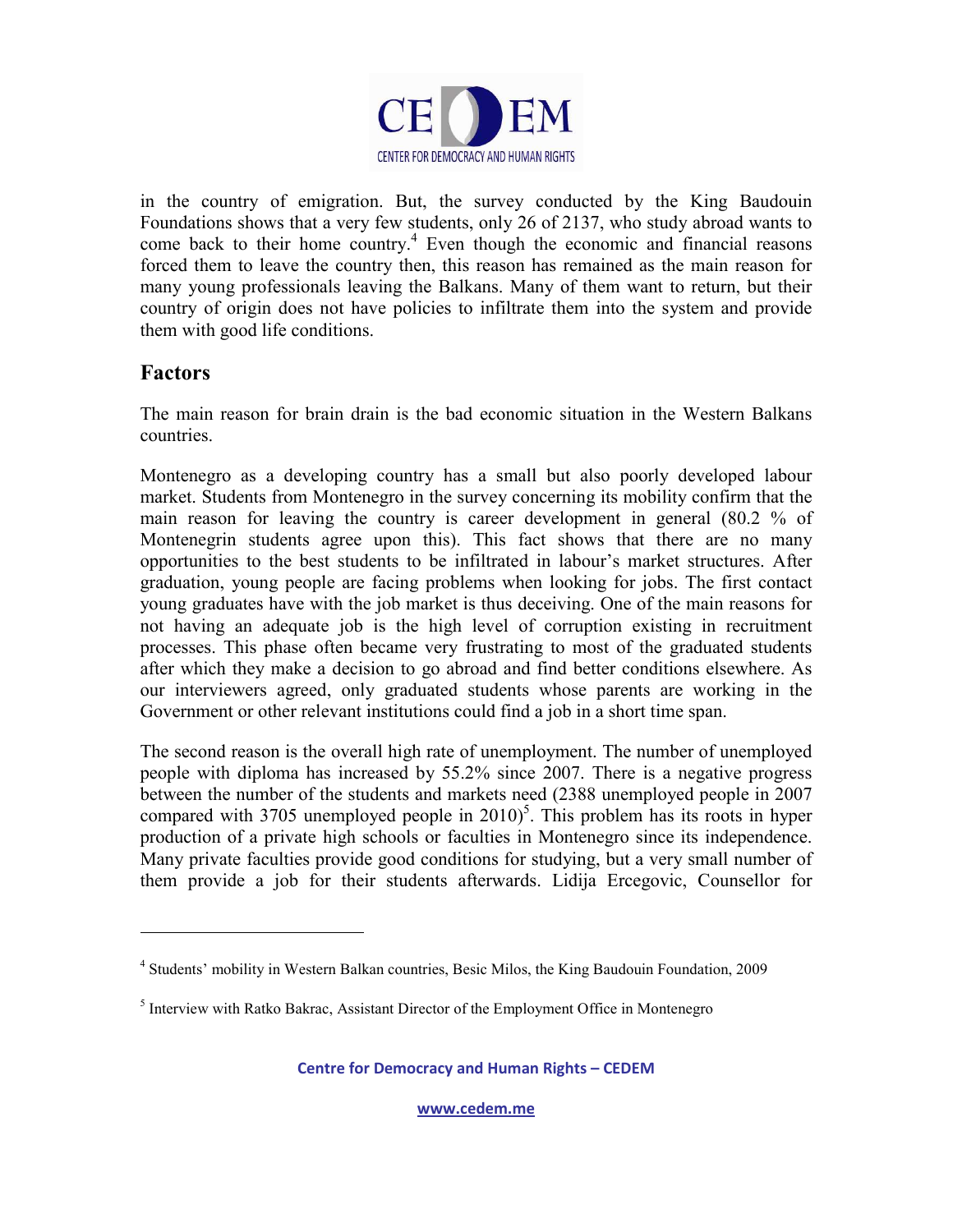

Educational Cooperation, said that Montenegro will have army of unemployed high educated persons in a few years if this process continues.<sup>6</sup>

The lack of communication between state institutions and human resources is one of the problems of the brain drain process in Montenegro. Even though state institutions show great interest in solving the brain drain problem, many of them do not have official policies in Human Resources management. None of the Ministries whose representatives were included in the interview process during this project said that they have cooperation with the Human Resources Management Agency or Employment Office in Montenegro or even has their own Managing of Human Resources.<sup>7</sup>

The Employment Office offers purely statistics, but does not verifying the actual needs of the market. The Agency has a very soft communication with the University of Montenegro as well with employers participating in the recruitment process. Private sector, as stakeholder in the process of recruitment, directly, is inflicted by the potential brain gain process, but they do not show any initiative to deal with this issue.

These are only some of the reasons of the continuing brain drain tendencies in Montenegro. There are also other factors which have not been examined. In particular, individual reasons related to family reunion contribute to the brain drain process and policies cannot act on these reasons.

## **Existing frameworks in the field of brain drain and brain gain - Legal instruments, policies, strategies and programs**

Brain drain policy is not only a big issue in the countries of the Western Balkans, but equally in the EU countries. Many European scientists or researchers prefer working in the United States. United States are still regarded as 'land of promise' even for highly

 $\overline{a}$ 

**Centre for Dem[ocracy and Human](http://www.cedem.me/) Rights – CEDEM** 

<sup>&</sup>lt;sup>6</sup> Interview with Lidija Ercegovic, Counselor for Educational Cooperation, [Bureau for Scientific,](http://www.zamtes.gov.me/en) [Educational, Cultural and Technical Cooperation of Republic of Montenegro](http://www.zamtes.gov.me/en) 

<sup>&</sup>lt;sup>7</sup> During interview with Mirsad Bibovic, the Secretary of the Ministry of Foreign Affairs in Montenegro considers that there is no any modern public management incorporated in the field of public administration in order to improve its capacities.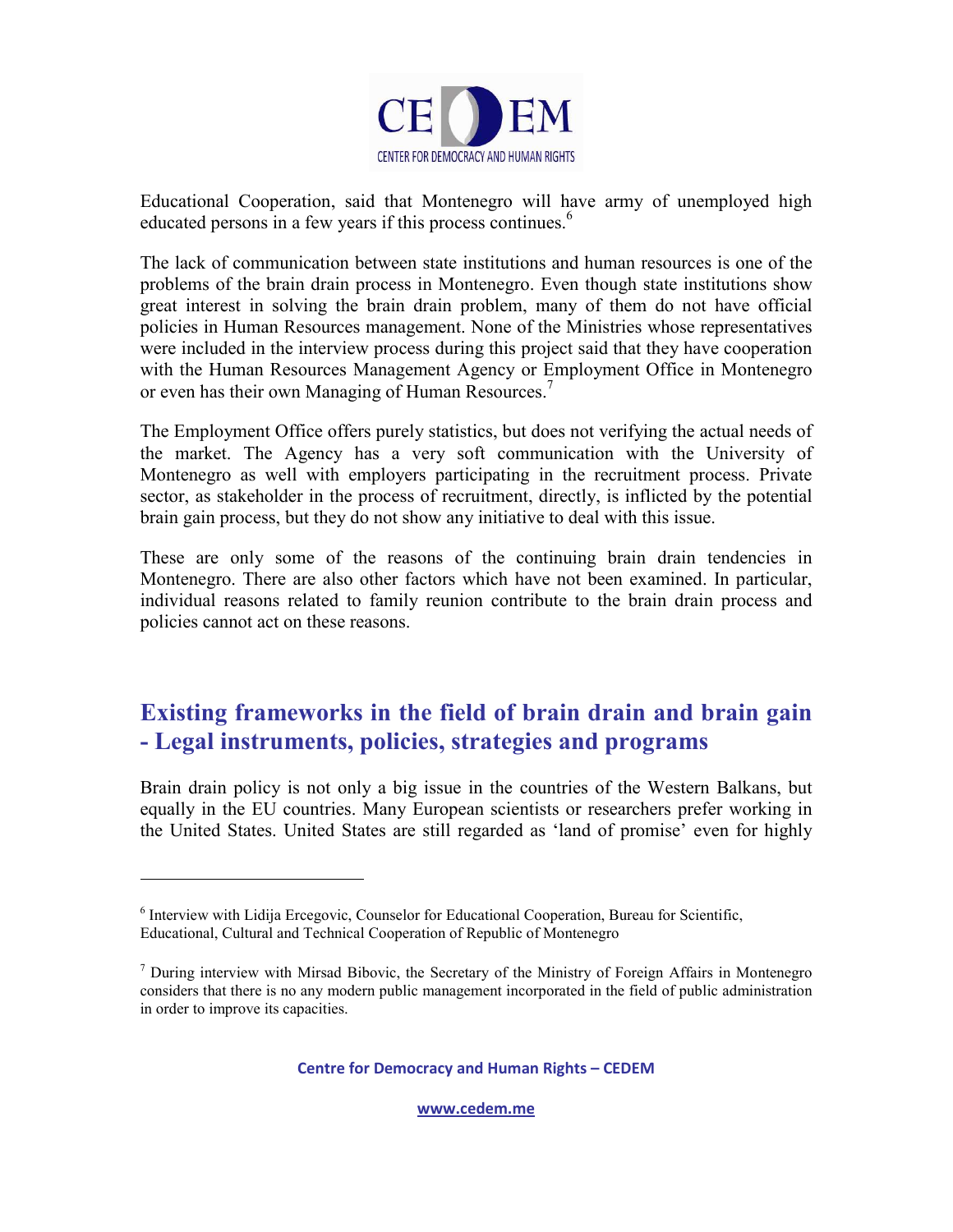

educated European people. Better practice in the fields of social benefits in the United States and overall conditions of employment contribute to a great degree of brain drain process in the EU countries.

Since the Maastricht Treaty, EU tries to face the problem by passing different Directives, Regulations, Recommendations or launching various projects.

The movement of researchers out of Europe - Brain Drain - is an issue of deep concern on both national and European level. By understanding the factors which influence researchers' mobility decisions, the movement can potentially impact public policy governing mobility and see the possibility to convert brain drain into brain gain.

To better understand the mobility of researchers, a Researcher Survey was devised and compiled through the More brain Project, EU FP7.

This EU FP7 funded project is collaboration between Iceland, Ireland, Israel and Spain. These countries have a long history of their researchers living and working abroad. On December 18, 2006 the Council adopted decisions establishing the Seventh Framework Programme of the European Community (EC) for research and technological development for the period 2007 to 2013 and the FP7 for nuclear research activities for 2007 to 2011.

Through the FP7 Programme, Mr. Dragan Batricevic, a journalist at *Prosvjetni rad* in Montenegro, has collected stories about 45 young researchers who left Montenegro in the last twenty years. He found some of them through their families and friends, but there are also some of them who contacted Mr. Batricevic. We can assume that highly educated people who left the country and find good jobs abroad are very interested in sharing their experience with young people in Montenegro. The negative aspect of the issue is the lack of institutional access to the topic. Simply put, if no one is interested in the topic, there is no story. And afterwards, one cannot identify the reasons of professionals leaving their country and suggest a new policy in order to turn brain drain into brain gain.

European Commission has also adopted the European Charter for Researchers and a Code of Conduct for the Recruitment of Researchers in order to define the role of the fellow researcher, at one side, and the employers, at the other. By its implementation the process of employment should be transparent and just. Even though these measures exist, there is an overall consensus that creating European Research Area (ERA) is a slow initiative. From Mr. Batricevic's stories there is an overall picture that many people, who left the country with a Degree in their hands, could not find appropriate jobs in the EU

**Centre for Dem[ocracy and Human](http://www.cedem.me/) Rights – CEDEM**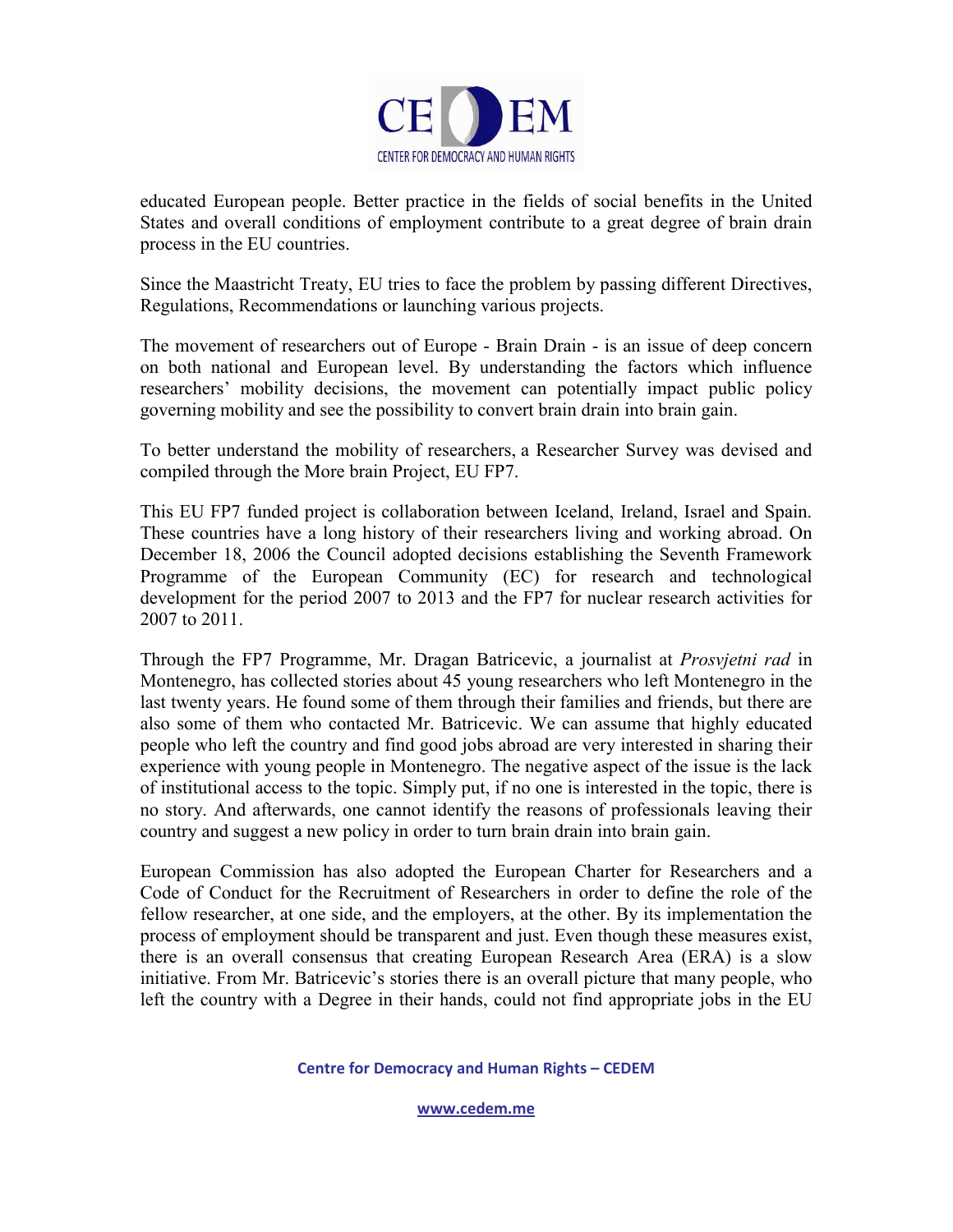

countries. Only some of them succeed in having a perspective job which fulfils their expectations.<sup>8</sup>

Because of the lack of practical experience, the European Commission has published a directive entitled "Better careers and more mobility - A European partnership for researchers", in which the EC suggests several measures that will improve human resources in European Research Area. Up to 2010, the European Partnership (an agreement between the EU countries and countries in the process of assessment) should progress in the following fields: transparent employment, fulfilment of the needs of researchers in the field of social assurances, good conditions for employment and improving the knowledge and professional skills of the research himself. Montenegro has adopted this Directive, but so far, very little has been done in practical terms.

### **Student exchange programmes**

The overall perception of the Montenegrin educational system also contributes to the fact that young people chose to leave the country. Many professors from the region are lecturers at the University of Montenegro. The University compensates them travel and accommodation costs, instead of giving out scholarships to talented young people in order to give them an opportunity to become a part of the educational system in Montenegro. During the nineties, the EU countries did not give out many scholarships to students from the Balkans. But since 2000, the European Commission has created a special field of its authorities to bring non-EU students to attend schools in EU countries by launching various students exchange projects.

CEEPUS (Central European Exchange Program for University Studies) is a multilateral mobility programme between Central European higher education institutions. CEEPUS came into being in 1993, when Hungary, Austria, Bulgaria, Poland, Slovakia and Slovenia signed the first cooperation agreement. The agreement was later joined by Croatia, the Czech Republic, Romania, Serbia, Montenegro, Bosnia and Herzegovina,

l

**Centre for Dem[ocracy and Human](http://www.cedem.me/) Rights – CEDEM** 

<sup>8</sup> Data available at web presentation of FP7 in Montenegro, http://www.mneresearch.ac.me/cg/naucna\_dijaspora\_arhiva.php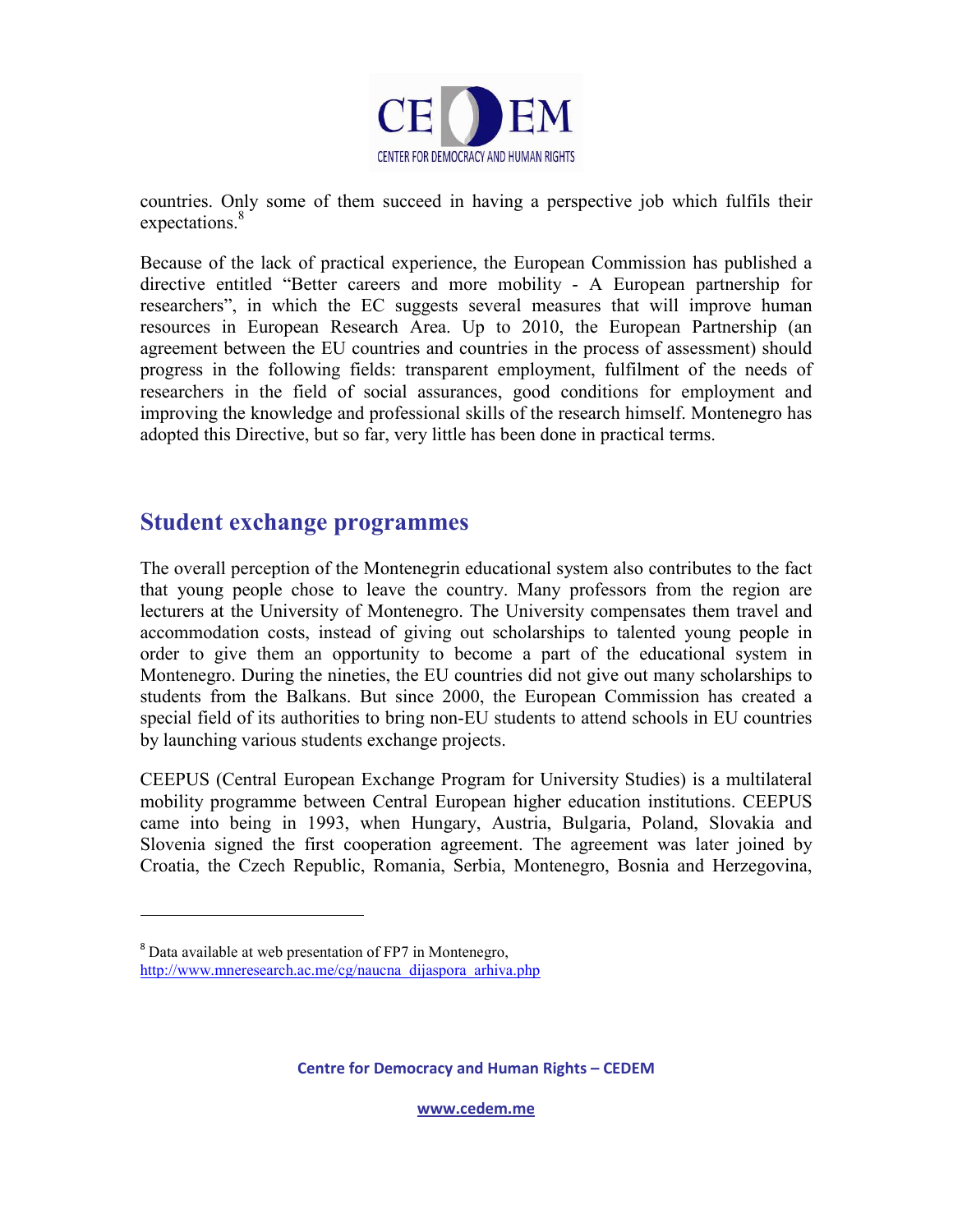

Macedonia and Albania. These opportunities are designed to strengthen professional and personal relationships among Central European scholars empowering and developing Central Europe both in political and economical levels.

THE ERASMUS PROGRAMME is EU student exchange programme established in 1987. It forms a major part of the EU Lifelong learning Programme 2007-2013 and is the operational framework for the European Commission's initiatives in higher education. Students who join the Erasmus Programme study for a period of at least 3 months to an academic year in another European country. The Erasmus Programme guarantees that the period spent abroad is recognized by their university when they come back as long as they abide by terms previously agreed. Students from the Western Balkans can also apply through the *Basileus* project. The majority of Montenegrin students, 92.8 are not even informed about scholarships or mobility programmes. Only 1.9% of the students at the University of Montenegro have all the information about Erasmus Programme. There is no any country programme about informing Montenegrin students of mobility programmes. Internet and the students who have already studied abroad are the most important medium for obtaining information about study opportunities.<sup>9</sup>

TEMPUS is a third programme of the European Commission that supports the modernization of higher education and creates an area of co-operation in countries surrounding the EU through different regional projects. Established in 1990, the scheme now covers 27 countries in the Western Balkans, Eastern Europe and Central Asia, North Africa and the Middle East.

On October 2009, the U.S. Embassy in Podgorica introduced FORECAST, the undergraduate student exchange program for 2009-2010. Nineteen Montenegrin students were selected for full scholarships through this program over the last two years. Ten of them are currently attending various U.S. universities during this academic year. The FORECAST program provides scholarships for one academic year of undergraduate, non-degree study in the United States. The scholarship covers international/domestic travel, tuition, room and board, accident/sickness insurance, a small monthly stipend and funding for books. Students live in university dormitories and have the opportunity to participate in campus organizations and activities and internships. They take part in community service activities in order to gain a better understanding of U.S. society and values.

l

**Centre for Dem[ocracy and Human](http://www.cedem.me/) Rights – CEDEM** 

<sup>&</sup>lt;sup>9</sup> Students' mobility in Western Balkan countries, Besic Milos, the King Baudouin Foundation, 2009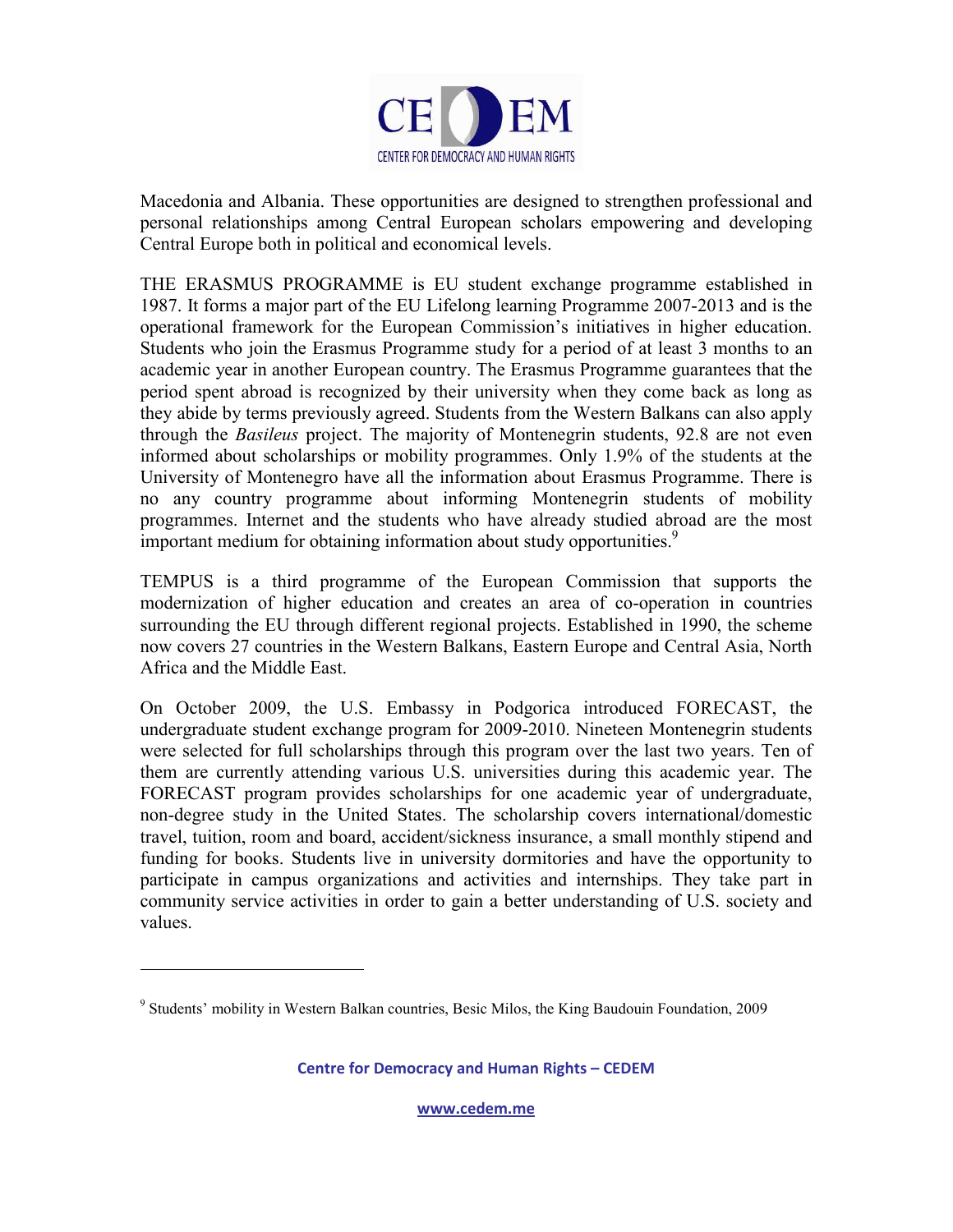

The procedures for obtaining these scholarships are very complicated and it becomes very frustrating for the students. Nevertheless, the linked paperwork, a very little help from The University of Montenegro to get through the procedures or no functioning university partnership are also related to the small number of students studying abroad.

The Ministry of Education and Science of Montenegro is in charge of launching Programmes funded by the European Commission. Even though there is an agreed procedure of obtaining scholarships, as our interviewees agree, only those whose relatives are at the positions influencing the final decisions often get these scholarships. Even if a talented young person gets the scholarship, he/she rarely returns to his country of origin. This is the moment where the problem is been set on the national level. There is no Action Plan or Strategy brought by the Government to possibly make conditions for the return young professionals to Montenegro. There are several Initiatives, only supported by international organizations, which are potentially going to increase the number of people returning to the Balkan countries.<sup>10</sup>

## **Policies and programmes on brain drain and brain gain in Montenegro**

Montenegro is viewed as a country with a lack of legislation considering the brain drain issue. The only document related to the policy over the young educated people is National Youth Action Plan of Montenegro, brought by the Government in 2006. This Plan recognizes the unemployment problem as one of the main reasons of the brain drain process, but there is no activity mentioned to improve the situation in Montenegro regarding this issue.

The Employment Office of Montenegro has announced that the main characteristic of the labour force in Montenegro is the lack of structural adjustment between labour force supply and demand, whereas supply relates to the number of unemployed persons from the register of the Employment Office. The discrepancy between labour force supply and demand resulted in an increased average waiting period for employment. This has a negative influence on the reduced quality of labour force supply, or in the loss and

l

**Centre for Dem[ocracy and Human](http://www.cedem.me/) Rights – CEDEM** 

<sup>&</sup>lt;sup>10</sup> WUS Austria Brain Gain Program, UNESCO – Conference on launching the crosscutting Strategy of Science, technology and Innovation 2009 – 2015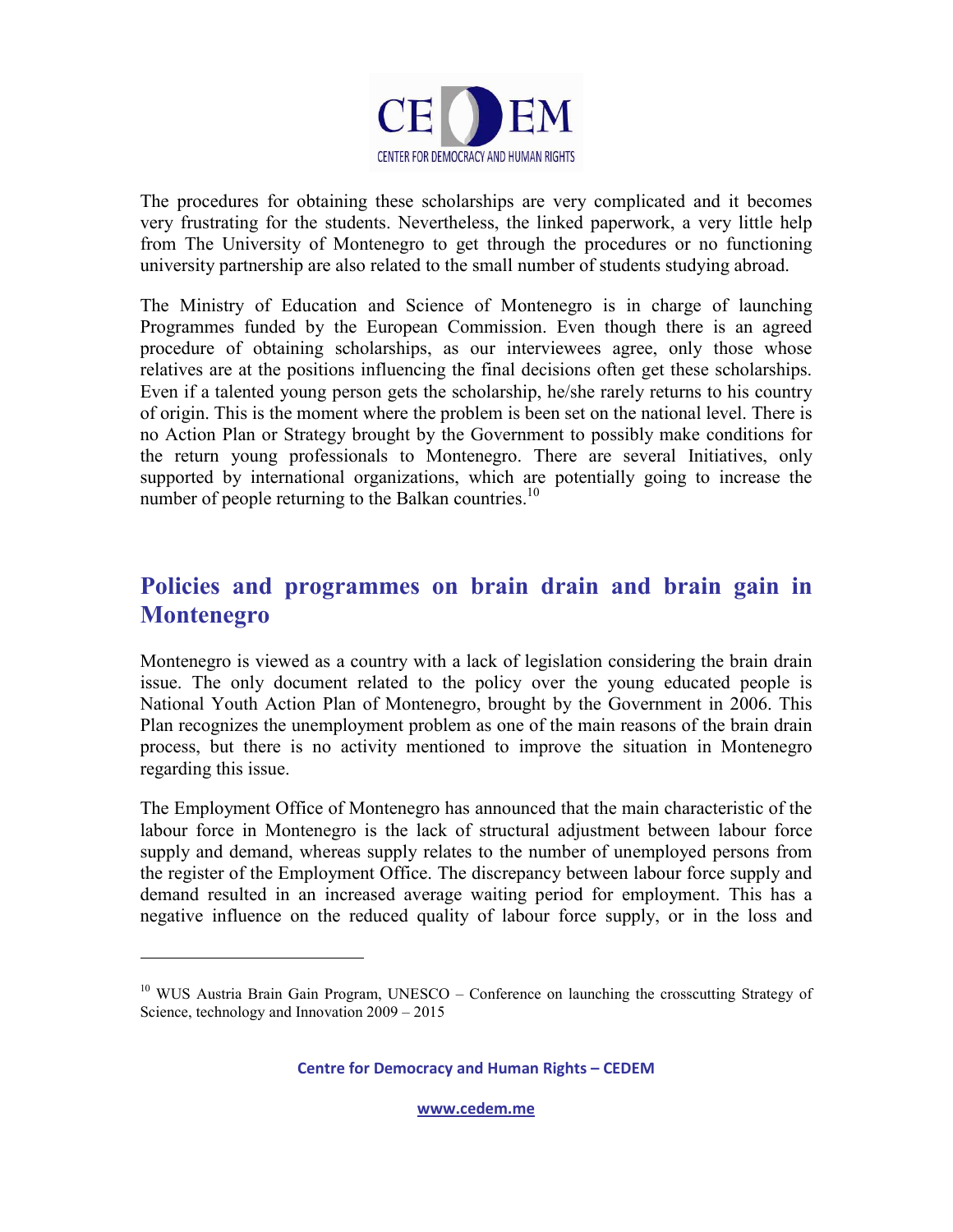

outdating of knowledge and abilities acquired in regular education. The average waiting period for employment is approximately 3.5 years, while the average age of the unemployed is 33.

As the unemployment remains a complex and important issue in Montenegro, the state created stimulation programmes as the one that contributes preparation for employment organized by The Employment Office in Montenegro.

The aim of this programme is the opening of new vacancies through the support and development of entrepreneurship. Preparatory programmes refer to different fields in order to improve human resources' capacities (ICT, foreign languages, further qualification, re-qualification or specialization). The highest number of participants in these programmes, around 60%, comes from the younger unemployed population, especially in the programmes dedicated to the acquiring of computer skills and foreign languages, etc.

The system of higher education in South-Eastern European countries (SEE) is mainly influenced by the academic isolation of the past years, the underdeveloped infrastructure at the universities, the complicated political structures and the bad economic situation. As a consequence, many young people and scholars have left their countries to study, teach and conduct research abroad, which led to the widespread phenomenon of brain drain. Some of them finished their studies and specializations, and work throughout the world at universities or similar institutions, or are experts in relevant areas. These scholars would like to visit their home countries in order to share their experiences and to disseminate new methods. Conversely there are gaps in the local research and teaching capacity at the universities in Montenegro, especially on the postgraduate level.

 The Brain Gain Program (BGP) organized by WUS Austria is aimed at inviting professors, assistants or experts in relevant fields originating from former Yugoslavia or Austria to teach as guest lecturers – for several days up to 3 weeks at universities or faculties in Bosnia and Herzegovina, Kosovo, Montenegro and Serbia. Through this Programme 33 experts, who work in the EU countries, came to Montenegro to be lecturers at the University of Montenegro. The Faculty of Natural Sciences and Mathematics use this Programme often in order to invite its former students to be visiting

**Centre for Dem[ocracy and Human](http://www.cedem.me/) Rights – CEDEM**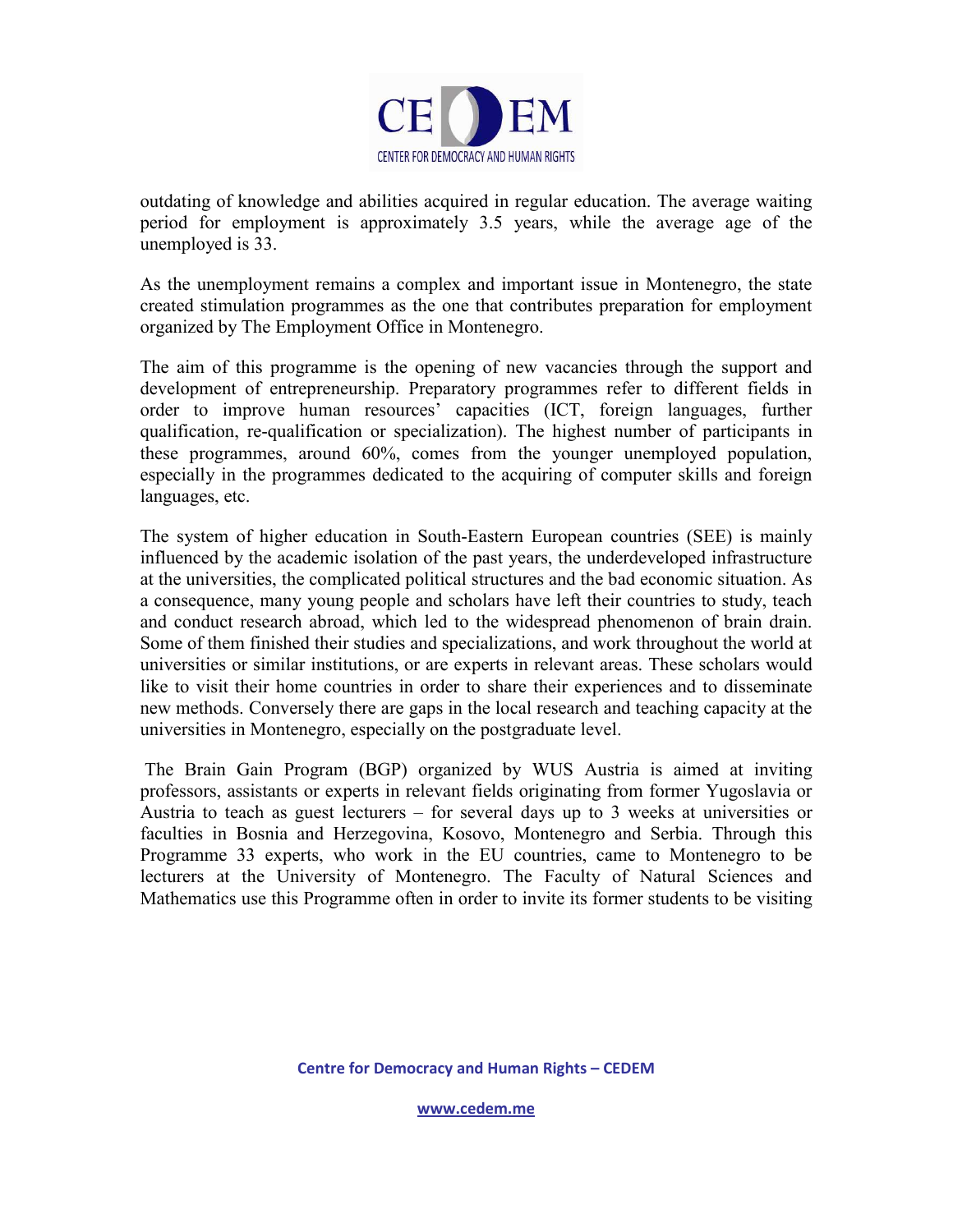

professors in Podgorica.<sup>11</sup> Most of them are working in the big international industrial companies or in well-known Research Institutes.

Through Strategy of Science and Research Activities, the Ministry of Education and Science provided research practice for PhD students between 27 and 34 years old at one of the best European universities.<sup>12</sup> There are also activities related to financing scientific activities of Montenegrin people who are working abroad by connecting them to scientific institutions in the country of origin.

Aiming to decrease the level of brain drain, the Ministry of Education has solved the housing problem of all PhD employed at the University of Montenegro by offering them housing facilities.<sup>13</sup> So far, there is no official document that would recognize this problem as one of the main reasons to increase brain gain process in Montenegro.

Human Resource Management Authority is doing a research on creating data of all Montenegrin scientists living and working abroad. This research has begun in April 2010. Identifying Montenegrin experts who are living abroad is the first step of involving them and their knowledge in the expert community.

## **The impact of these policies and programmes - Effects and/or counter-effects**

There are many international programmes that provide students' mobility in the EU countries. But, even thought they are active in Montenegro, not many students use these opportunities to improve their education. There are several reasons for this situation.

The first one is the high degree of nepotism in the communication between the organization that provides scholarships and the students in Montenegro. As the Ministry

l

**Centre for Dem[ocracy and Human](http://www.cedem.me/) Rights – CEDEM** 

<sup>11</sup> Interview with Predrag Stanisic, the Dean of the Faculty of Natural Sciences and Mathematics

<sup>12</sup> Strategy of Science and Research activities 2008 – 2016

<sup>13</sup> There were 134 apartments that were given to the PhD. employees at the University of Montenegro. Data available at link http://www.pobjeda.co.me/citanje.php?datum=2005-12-15&id=77689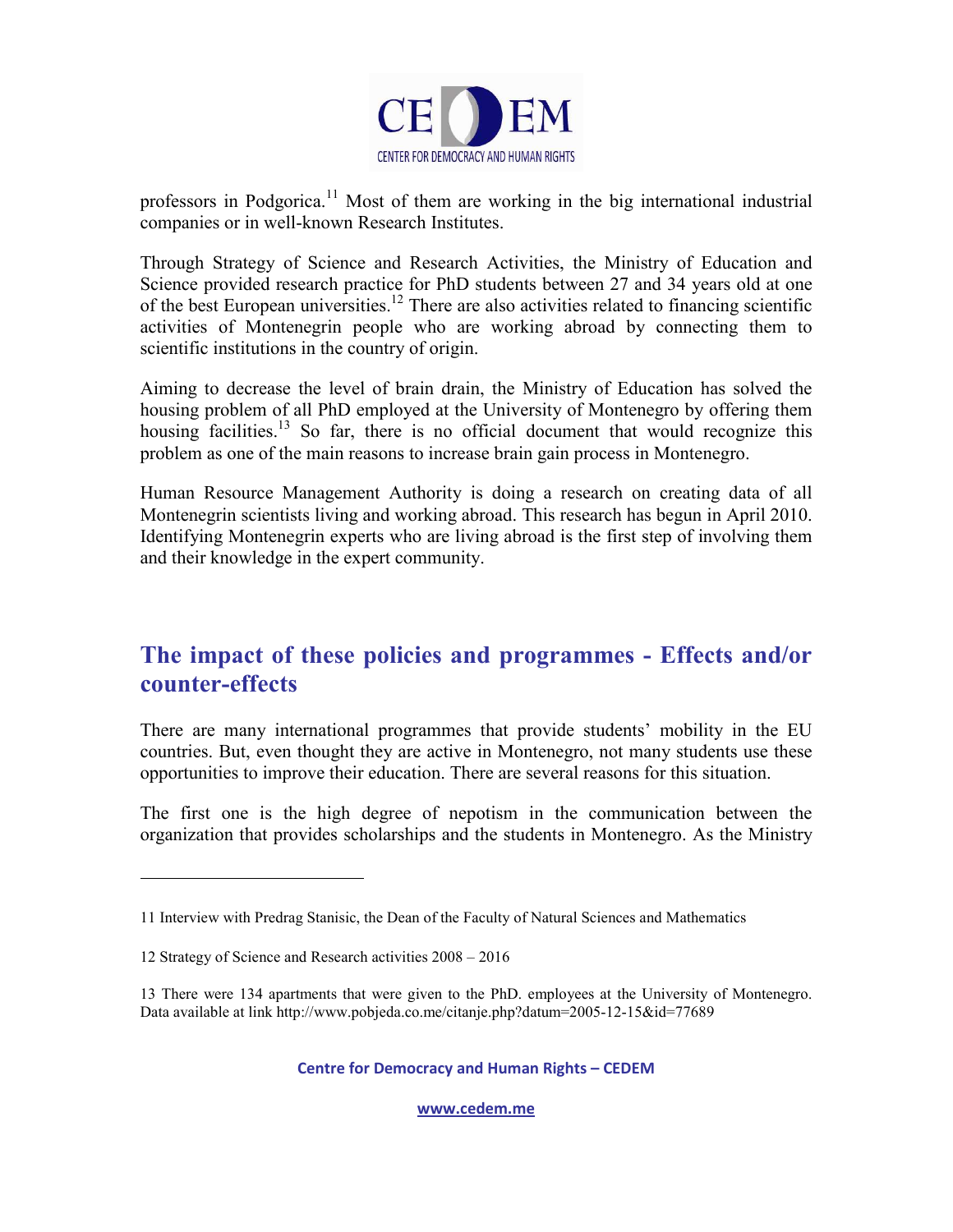

of Education is often responsible for the recruitment process, people who are working in the Ministry often use this opportunity to give out the scholarships to either their relatives or students they somehow know for even thought there is an agreed procedure of obtaining a scholarship. That is why many talented students stay without opportunities to experience other educational system. But even if the talented young students obtain the scholarship, the Montenegrin Government does not offer any policies to attract its students back to the country.

Also, the Montenegrin system of education does not attract foreigners to the University of Montenegro. Foreign students have to pay a high tuition fee in order to study at Montenegrin faculties. Sometimes, these fees are smaller in other EU countries than they are in the Balkans. For example, the approximate scholar fee in Montenegro is 1500 Euros per year compared to Italian fees which are only 300 Euros. The scholar fees at the other countries of Western Balkans are also very high, but despite this fact, many Montenegrin students decide to study in Serbia, especially at the University of Belgrade and University of Novi Sad. Even though Serbia is one of the most important destination of the Montenegrin students and thus contributes to the Montenegrin brain drain and Serbia brain gain phenomenon, there are no data of how many students are actually studying there. The lack of competitiveness of Montenegrin schools contributes to the absence of interest for foreigners. As the Dean of the Faculty of Natural Sciences and Mathematics, Predrag Stanisic says, the quality of the educational system has decreased from 2004 compared to the period of involving Bologna process in the educational system of Montenegro. Bologna process accelerates studying, but does it make the educational system better? He considers that in spite regarding the Bologna process as something positive, its results are going to be seen very soon.<sup>14</sup>

Since 2006, Montenegro has attracted many foreign companies to invest in the country. The businessmen usually arrive with their families. All of them need to obtain legal documents as foreigners and need to recognize their diplomas. This recognition is necessary in order to either be employed, either to continue to study. Many of these foreigners graduated from various private faculties in Russia and the former Soviet republics. Since the Office of Montenegrin Ministry of Education which publishes diplomas is overloaded with foreign diplomas, they often do it without checking the relevance first. This almost random recognition also contributes to an increasing number of highly educated people in Montenegro.

l

**Centre for Dem[ocracy and Human](http://www.cedem.me/) Rights – CEDEM** 

<sup>&</sup>lt;sup>14</sup> Interview with Predrag Stanisic, the Dean of the Faculty of Natural Sciences and Mathematics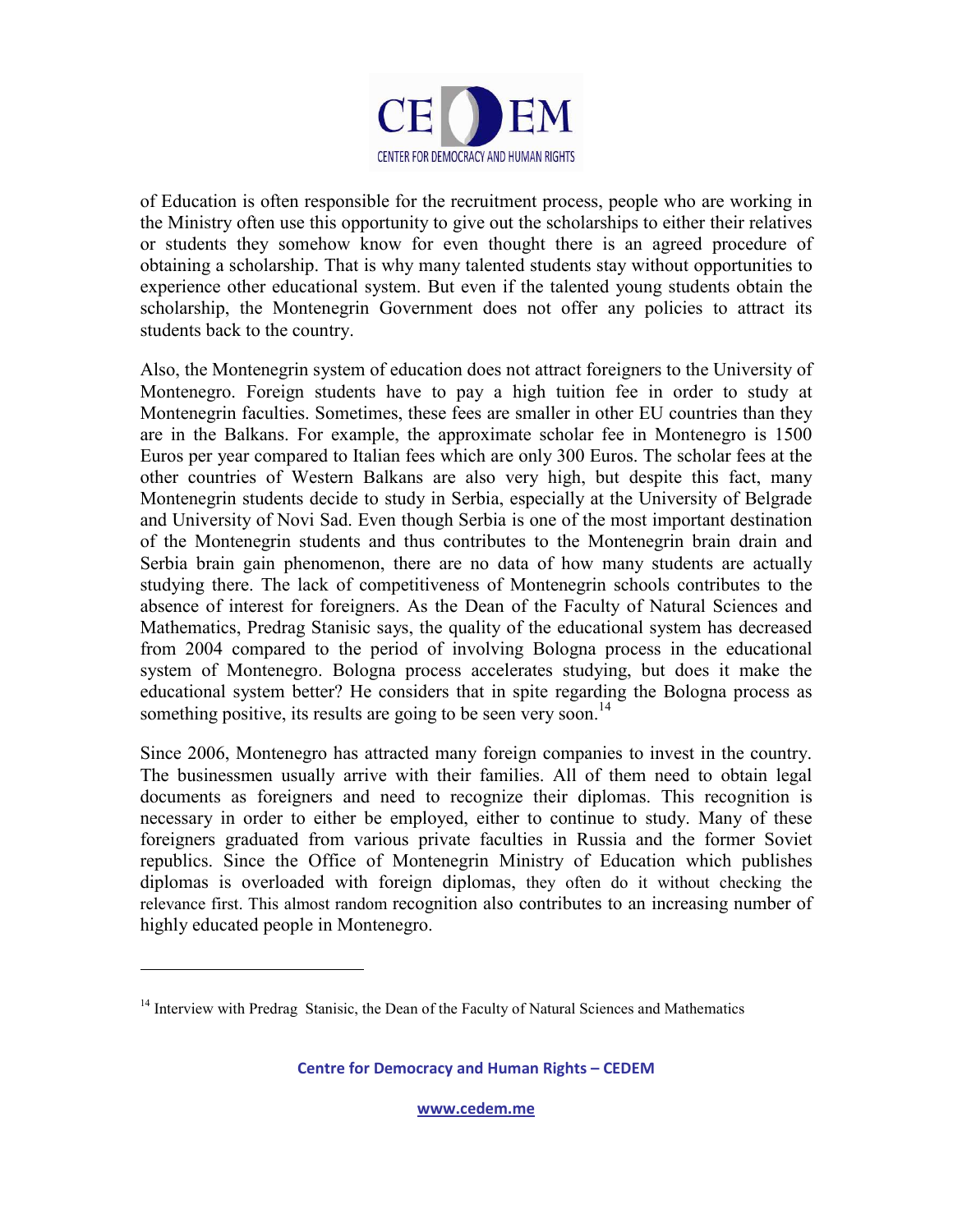

## **Key Stakeholders in the Field of Brain Drain/Gain**

Governmental institutions of Montenegro:

Ministry of Economy, Ministry of Foreign Affairs, Ministry of Culture, Sport and Media, Ministry of Education and Science, Ministry of Labour and Social Welfare, Ministry of Interior Affairs and Public Administration, Ministry of European Integration.

International Organizations:

International Organization for Migration IOM, United Nations Development Programme, United Nations Refugee Agency UNHCR, Delegation of the European Union in the Republic of Montenegro.

### University of Montenegro

Institutions of higher education are one of the key institutions in converting the brain drain into brain gain. But there are not many active initiatives supported by either the University or the Government of Montenegro. The only initiatives in terms of brain gain are supported by international organizations, as WUS Austria, European Commission, and Embassy of United States in Podgorica.

During this research, only the Faculty of Natural Sciences and Mathematics, the Faculty of Law, the Faculty of Economics and the "Rektorat"<sup>15</sup> accepted to help this project with their own material.

### Non governmental organizations

 $\overline{a}$ 

Some of the non-governmental organizations in Montenegro are dealing with this issue. Many of them are mediators between international or European programmes and Montenegrin students who want to study or work abroad after completing studies in Montenegro.

**Centre for Dem[ocracy and Human](http://www.cedem.me/) Rights – CEDEM** 

<sup>&</sup>lt;sup>15</sup> Rektorat is the highest academic official office of University of Montenegro.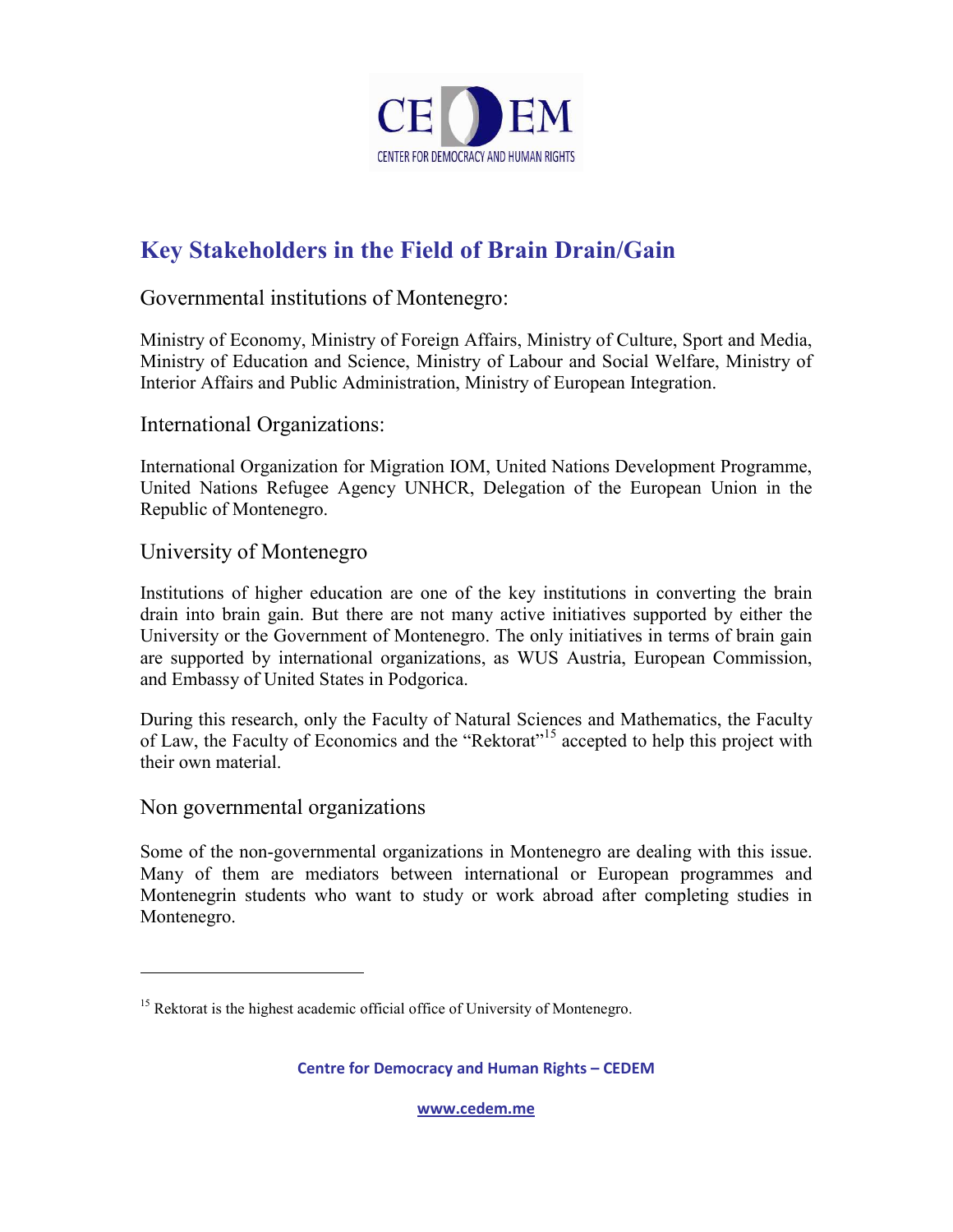

### Business sector

Even though the representatives of the business sector in Montenegro are very interested in brain gain to strengthen their human capacities, so far, they have not been included in projects regarding this issue.

During the process of interview, there comes out a general impression that stake holders (20 of them interviewed) recognize this issue as a key topic to solve the situation in terms of human resources in Montenegro.

As stakeholders who are directly inflicted by the issue, they are not familiar with the European projects or programmes in this field. Many of them, except the Ministry of Education and Science and some of the international and non governmental organizations are not familiar with on the national level.

They all agree that there are several reasons for the brain drain process. The bad economic situation in the Western Balkans influences this problem. After graduating, many students expect more than the country can provide them with in terms of financial and professional compensation. Each stakeholder considers nepotism in recruitment processes in the field of employment as one of the main problem in Montenegro.

In order to develop adequate policies, the state institutions, they all agree, need a comprehensive research that would potentially provide data on both brain drain and brain gain and the structure of it. So far, none of the institutions found itself as the one that will be in charge of conducting this kind of research.

## **Existing Gaps or Challenges in the Field**

The general impression after finishing this research is the lack of data dealing with this issue. Data lacks not only on the number and profile of highly skilled persons that left the country but also on the number of immigrants who are at the same level of education and their position in the structure of Montenegrin labour society.

Lack of business opportunities in the country leave the impression that it is better to go abroad and work there even if the job is relevant to one's profession. Financial reason (that is in connection with job recruitment process and the offer in labour market) is one of the main reasons young people left the country as well as one of the main reason for

#### **Centre for Dem[ocracy and Human](http://www.cedem.me/) Rights – CEDEM**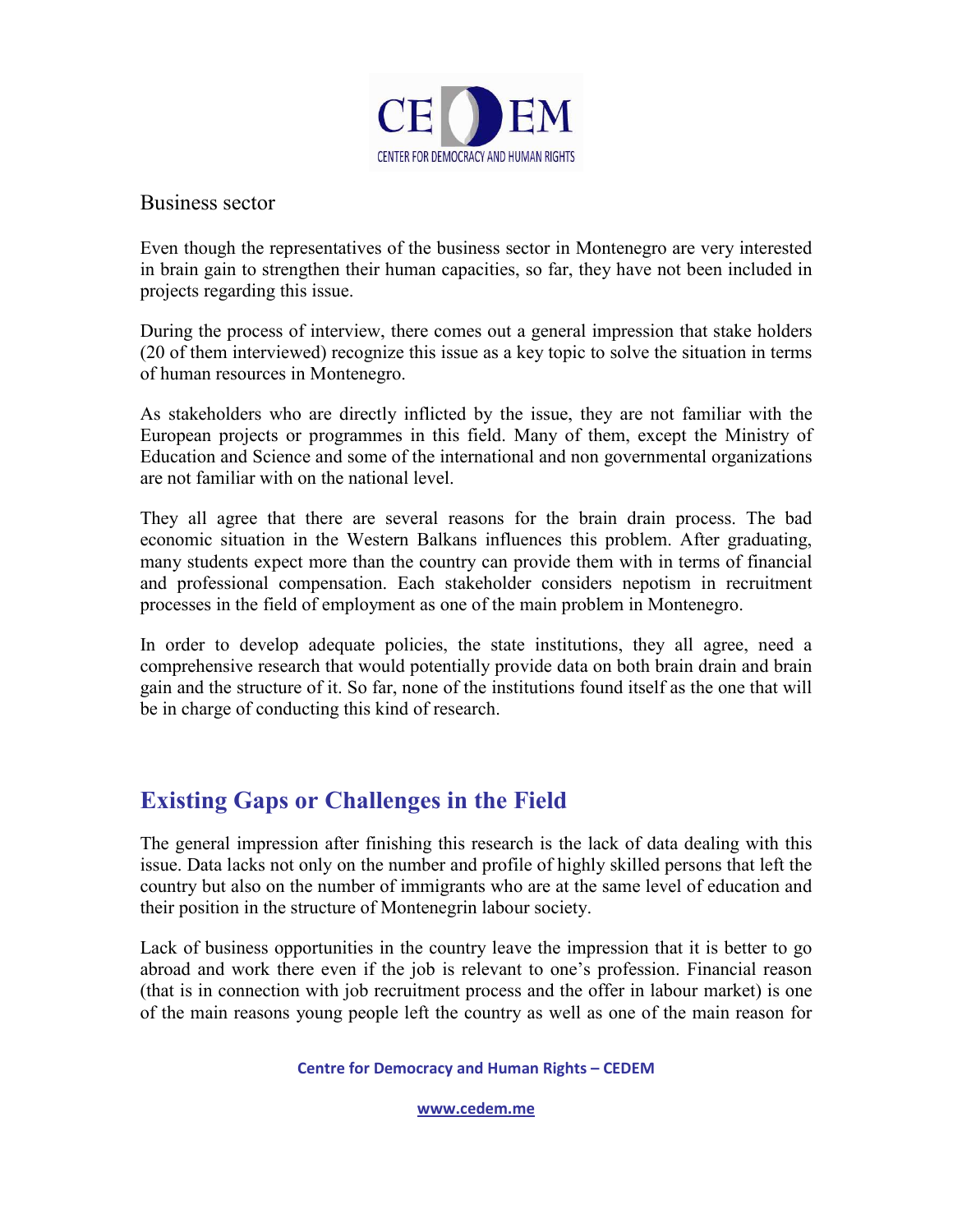

young students staying in the country of origin even thought they want to study abroad. The Montenegrin government recognizes the importance of improving education and understands that it has to be a priority of the government. Montenegro needs to have a specific policy or strategy that will potentially create more qualitative human resources in both public and private fields.

The third reason of the existing gap is the structure of foreigners who work and live in Montenegro. The process of recognizing their diplomas enables us to see the profiles of foreigners in Montenegro. This "hyper production" of highly educated people, from Montenegro or abroad, gives them an opportunity to take part in the labour market that is not big enough for Montenegrin graduates. The Montenegrin labour market lacks the ability to integrate a higher number of highly educated professionals in its structures.

## **Recommendations - How to Develop Brain Gain Policies and Programmes?**

The lack of adequate data and policy create a field where any serious research is not easy to be conducted. This type of research is necessary due to numerous reasons. First of all, one of the state institutions should conduct an extensive survey on the current state of migration of Montenegrin highly skilled or highly educated people. This survey would indicate whether they are interested in coming back and under which conditions would the talented young people stay in the country. Even though "only" between 15.1% and 26.3% of students, who study abroad intend to work abroad after having finished their studies, this should be a concern to policy makers in the Western Balkans.<sup>16</sup>

All interviewers agree upon proposing a new official legal document whose implementation will contribute to the brain gain process. By adopting a document for promoting brain gain process in Montenegro and its implementation in both public and private sector the situation could be improved. The Montenegrin Government will keep talented students in the country or even create possibilities for highly educated foreigners to find adequate jobs in Montenegro.

l

**Centre for Dem[ocracy and Human](http://www.cedem.me/) Rights – CEDEM** 

<sup>&</sup>lt;sup>16</sup> Students' mobility in Western Balkan countries, Besic Milos, the King Baudouin Foundation, 2009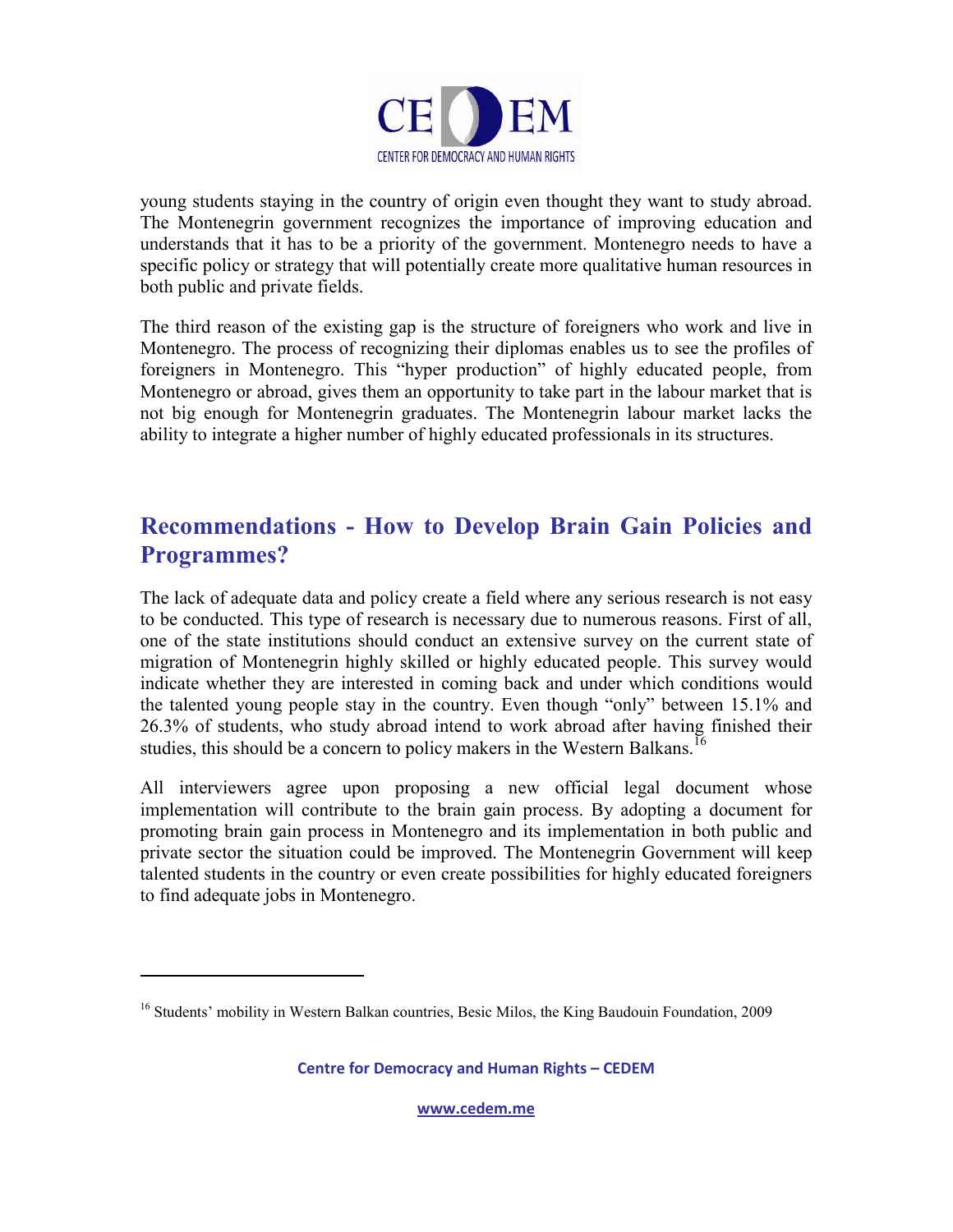

## **Concluding remarks - about the Project and Further Work**

The project "Developing brain gain policies in the Western Balkans" is coordinated by Group 484 Beograd and is being carried out in 5 countries simultaneously (Serbia, Macedonia, Montenegro, Bosnia and Herzegovina and Albania). It is funded by the Balkan Trust for Democracy. In the first phase, the report was based on the interviews with stake-holders, along with the desk research and the review of existing policies in the field. The first phase is concluded with the writing of this report. The outcome after interviewing stakeholders, 20 of them, has shown they are more interested in this issue in theory then in practice. The consequence of that situation is the lack of brain gain policies in Montenegro. The Government adopted only the National Youth Action Plan, but there isn't a document related exclusively to this issue. For some further projects, stakeholders suggest adopting the Strategy for promoting brain gain process.

**Centre for Dem[ocracy and Human](http://www.cedem.me/) Rights – CEDEM**